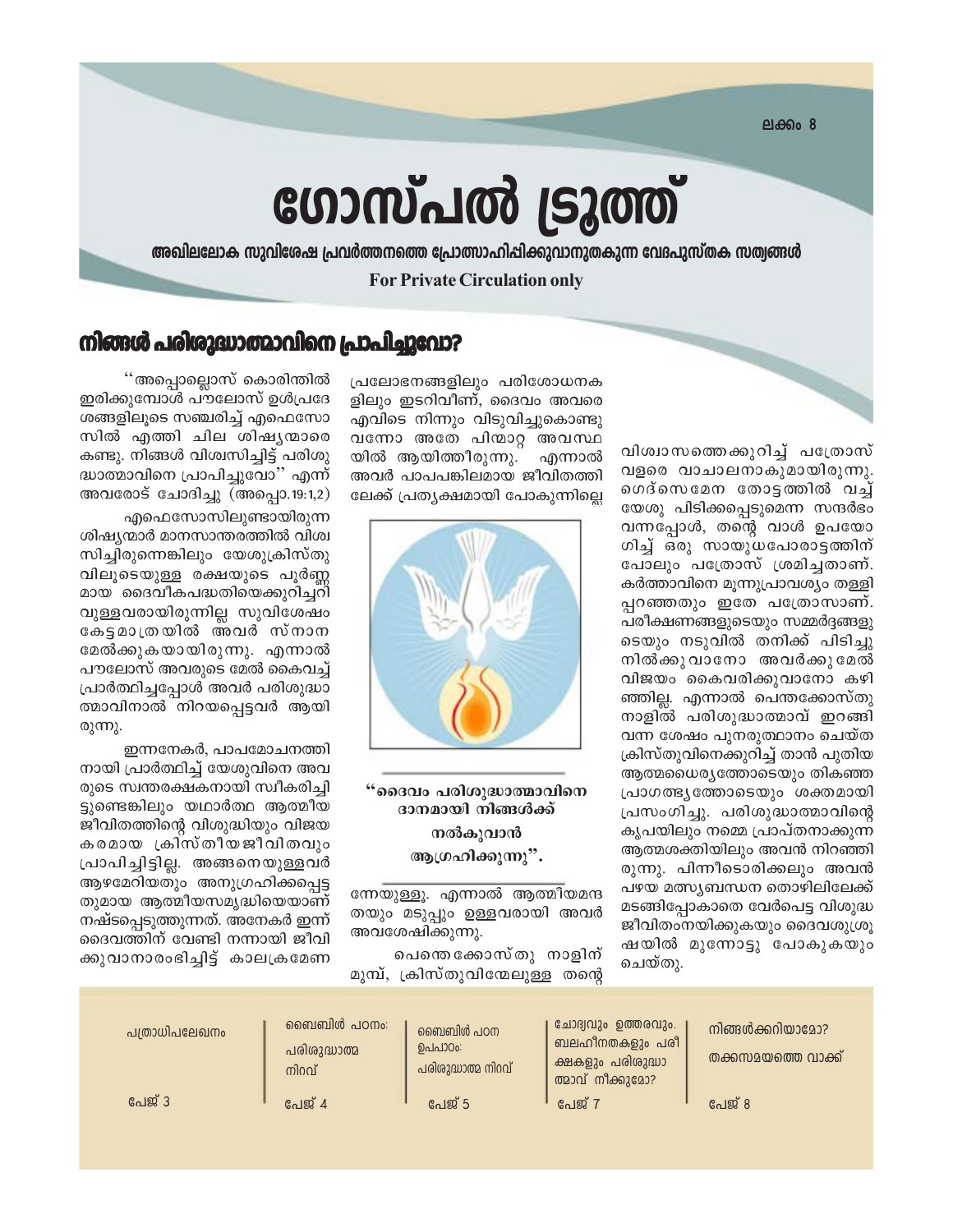## வைவிൾ

 $\sim$  and  $\sim$  of  $\sim$  and  $\sim$  .

#### ദൈവവചനം

2 തിമൊ. 3: 16-17, 2 പത്രൊ. 1: 20, 21, മത്തായി 24: 35

സ്നേഹബന്ധം

മത്തായി 22: 37-40, യോഹ. 14: 21-23, 1 00000. 4: 7-11

മാനസാന്തരം അപ്പൊ. 3: 19, 17: 30, 2 കൊരി. 7:10

പുതുജനനം യോഹ. 3: 3-7, 2 കൊരി. 5: 17, റോമർ 6 : 1-4, എഫെ. 2: 1, 5-6).

പാപത്തിൽ നിന്നും സ്വാതന്ത്ര്യം 1 യോഹ. 5: 18, മത്തായി 1: 21, യോഹ. 8: 11

പരിശുദ്ധാത്മ നിറവ് അപ്പൊ. 19: 2, 15: 8-9, 1: 8).

വിശുദ്ധി ലൂക്കോ. 1:73-75, എബ്രാ. 12:14, 1 പത്രൊ. 1: 15-16, തീത്തോ. 2: 11, 12, റോമ. 6: 22

ദൈവരാജ്യം ലൂക്കോ. 17: 20-21, റോമ. 14: 17, യോഹ. 18: 36  $m$ ) $e$ അപ്പൊ. 2: 4-7, എഫെ. 4: 4-6, 1 കൊരി. 12: 12,13, കൊലൊ. 1: 18

ഐകൃത യോഹ. 17: 20-23, ഗലാ. 3: 28, വെളി. 18: 2-4

ചട്ടങ്ങൾ മത്താ. 28: 19-20, 26: 26-30, 1 കൊരി. 11: 23-27, യോഹ. 13: 14-17

ദൈവീക രോഗശാന്തി ലൂക്കോ. 4: 18, യെശയ്യ. 53: 4-5, യാക്കോബ് 5: 13-16

വിവാഹശുശ്രൂഷ മത്താ. 19: 5-6, ലുക്കോ. 16: 18, റോമർ 7: 2-3, 1 കൊരി. 7: 10-11

ബാഹൃപ്രകടനം 1 തിമൊ. 2: 9-10, 1 കൊരി. 11: 14-15, ആവർത്തനം 22: 5

അന്ത്യകാലം 2 പക്രൊ. 3: 7-12, യോഹ. 5: 28-29, 2 കൊരി. 5: 10, മത്താ. 25: 31-46

സാമാധാനവാദം: ലൂക്കോസ് 6: 27-29, ലൂക്കോസ് 18: 20

ആരാധന യോഹ. 4: 23-24, എഫെ. 5: 19, 2 കൊരി. 3: 17

അന്തൃകല്പന മർക്കൊസ് 16: 15

സുവിശേഷത്തിന്റെ സുവാർത്ത എന്നത് വിശുദ്ധിയുടെയും ആത്മശക്തിയുടെയും ജീവിതം നയിക്കുവാൻ ദൈവം ദാനമായി നൽകുന്ന വരമാണ്. സ്വന്തശക്തിയാലോ ബലത്താലോ മനുഷ്യരാ ശിക്ക് സ്വയമായൊരു വിശുദ്ധജീവിതം സാധ്യമല്ല. കാൽവറി ക്രുശിലെ യേശുക്രിസ്തുവിന്റെ പ്രായശ്ചിത്ത ബലിയിലൂടെയാണ് പാപമോ ചനം സാധ്യമാകുന്നത്. നാം മാനസാന്തരപ്പെടുമ്പോൾ യേശുവിലൂടെ ഒരു വിശുദ്ധപാത്രമായി നാം മാറ്റപ്പെടുന്നു. പാത്രം വിശുദ്ധീകരിക്കു ന്നത് നാം നിർത്തിക്കളയരുത്. നാം പരിശുദ്ധാത്മ നിറവു പ്രാപിക്കു വാൻ വേണ്ടിയത്രെ യേശു വന്നത്. പരിശുദ്ധാത്മാവിനായി ആരെ ങ്കിലും ജാഗ്രതയോടെ ദൈവത്തെ അന്വേഷിക്കാതിരുന്നാൽ, സാത്താൻ അവിടെ കടന്നുകൂടി പിന്മാറ്റത്തിലേക്കും പിന്നീട് പാപ പങ്കിലമായ ജീവിതത്തിലേക്കും കൊണ്ടുപോകുവാൻ ശ്രമിക്കും. പരി ശുദ്ധാത്മ നിറവാണ് ഒരു പിന്മാറ്റക്കാരനെ യഥാസ്ഥാനപ്പെടുത്തി വിശുദ്ധജീവിതം നയിക്കുവാൻ സഹായിക്കുന്നത്.

ദൈവവചനമനുസരിച്ച്, ഒരു വൃക്തിയെ വിശുദ്ധിയുടെയും അനുസരണത്തിന്റെ പൂർണ്ണതയിലേക്ക് എത്തിക്കുവാനാണ് യേശു വന്നത്. മാത്രമല്ല, പാപത്തെ നീക്കം ചെയ്യുവാനും പരിശുദ്ധാത്മാ സ്നാനത്തിനും കൂടിയാണ് യേശുവന്നത്. രക്ഷയുടെ പൂർണ്ണമായ അനുഭവം അത്ഭുതകരമത്രെ. ദൈവത്തിനായി സമർപ്പിക്കപ്പെട്ട ഒരു ശുശ്രൂഷാ ജീവിതമാകുന്നു. പ്രതികൂലങ്ങളിൽ സമാധാനവും പ്രലോ ഭനങ്ങളുടെമേൽ ശക്തിയും പരിശോധകളിന്മേൽ വിജയവും ദുഃഖ ത്തിൽ ആശ്വാസവും പ്രായോഗികജീവിത പരിശീലനവുമാണിത്. ദിനം തോറുമുള്ള നമ്മുടെ ക്രിസ്തീയ ജീവിതത്തിൽ ഇത് ആത്മീയ അഗ്നിയും ശക്തിയും പ്രദാനം ചെയ്യുന്നു. ഇന്നത്തെ ക്രൈസ്തവരുടെ ഇടയിൽ പരിശുദ്ധാത്മ നിറവ് എന്നത് വളരെ പ്രാധാന്യമുള്ള ഒന്ന ത്രെ.ആത്മാവിൽ ശക്തിപ്രാപിച്ച് പാപം കൂടാതെയുള്ള ജീവിതം ക്രിസ്തുവിന്റെ മടങ്ങിവരവ് വരെ നയിക്കുക.

പൂർണ്ണതയുള്ള രക്ഷാപദ്ധതിയുടെ സമൃദ്ധമായ അനുഭവം നിങ്ങൾക്ക് ഉണ്ടോ? വിശ്വസിച്ചിട്ട് നിങ്ങൾ പരിശുദ്ധാത്മാവിനെ പ്രാപി ച്ചുവോ? **MWS** 

ഗോസ്പൽ ട്രൂത്ത്

അഖില ലോകത്തുള്ള എല്ലാ ദൈവജനത്തിന്റെയും അഭിവൃദ്ധിക്കുവേണ്ടിയും പ്രോത്സാഹനത്തിനായും വർത്തിക്കുന്ന ഒരു മാസികയാണ് ഗോസ്പൽ ട്രൂത്ത്. ക്രുസിതുവിന്റെയും അപ്പൊസ്തലന്മാരുടെയും ഉപദേശങ്ങൾ ദൈവവചനത്തിന്റെ വെളിച്ചത്തിൽ പഠിപ്പിക്കുന്നു.

വിശ്വാസ നിയമത്തിന്റെ സ്ഥീകാര്യതയോടുകൂടി ഏകമായി നിലകൊള്ളുന്നതാണ് ദൈവവചനം. ക്രിസ്തുവിന്റെ പ്രായശ്ചിത്ത മരണത്തിലൂടെ പാപത്തിൽ നിന്നും രക്ഷയും വിടുതലും മാത്രമല്ല, ആത്മനിറവിൽ ജീവിതവും നടത്തുവാനും നയിക്കുവാനുമുള്ള ശക്തീകരണം, ജീവിതത്തിന്റെ എല്ലാ തുറകളിലുമുള്ള പ്രായോഗിക ശുദ്ധീകരണം ജനത്തിന്റെ ഐക്യതയും, സത്യത്തിൽ കാണപ്പെ ടുന്ന സ്നേഹബന്ധവും ദൈവത്തോടുള്ള സേവനബന്ധവുമത്രെ.

#### വരിക്കാരനാകാൻ

ദൈവാത്മ പ്രേരണായലും, നടത്തിപ്പിനാലും ഇലക്ട്രോണിക് മീഡിയായിലൂടെ പ്രസി ദ്ധീകരിക്കുന്ന ഒരു പ്രസിദ്ധീകരണമാണ് ഗോസ്പൽ ട്രൂത്ത്. PDF ഫോർമാറ്റിൽ ലഭി ക്കുന്നതിന് വരിക്കാരനാകാവുന്നതാണ്. Subscribe@thegospeltruth.org എന്നവിലാസ ത്തിൽ നിങ്ങളുടെ ഇ-മെയിൽ അഡ്രസ്സ് അയച്ച് ആവശ്യപ്പെടാവുന്നതാണ്. താല്പ ര്യമുള്ള നിങ്ങളുടെ സ്നേഹിതന്മാരുടെയും പേരും ഇ-മെയിൽ അഡ്രസും അയച്ചുത രാവുന്നതാണ്.

#### ബന്ധപ്പെടുക

ഗോസ്പൽ ട്രൂത്ത് കരിക്കം പി.ഒ. കൊട്ടാരക്കര - 691531 കേരള, ഇന്ത്യ ഫോൺ: 0474 2454309

 $\overline{2}$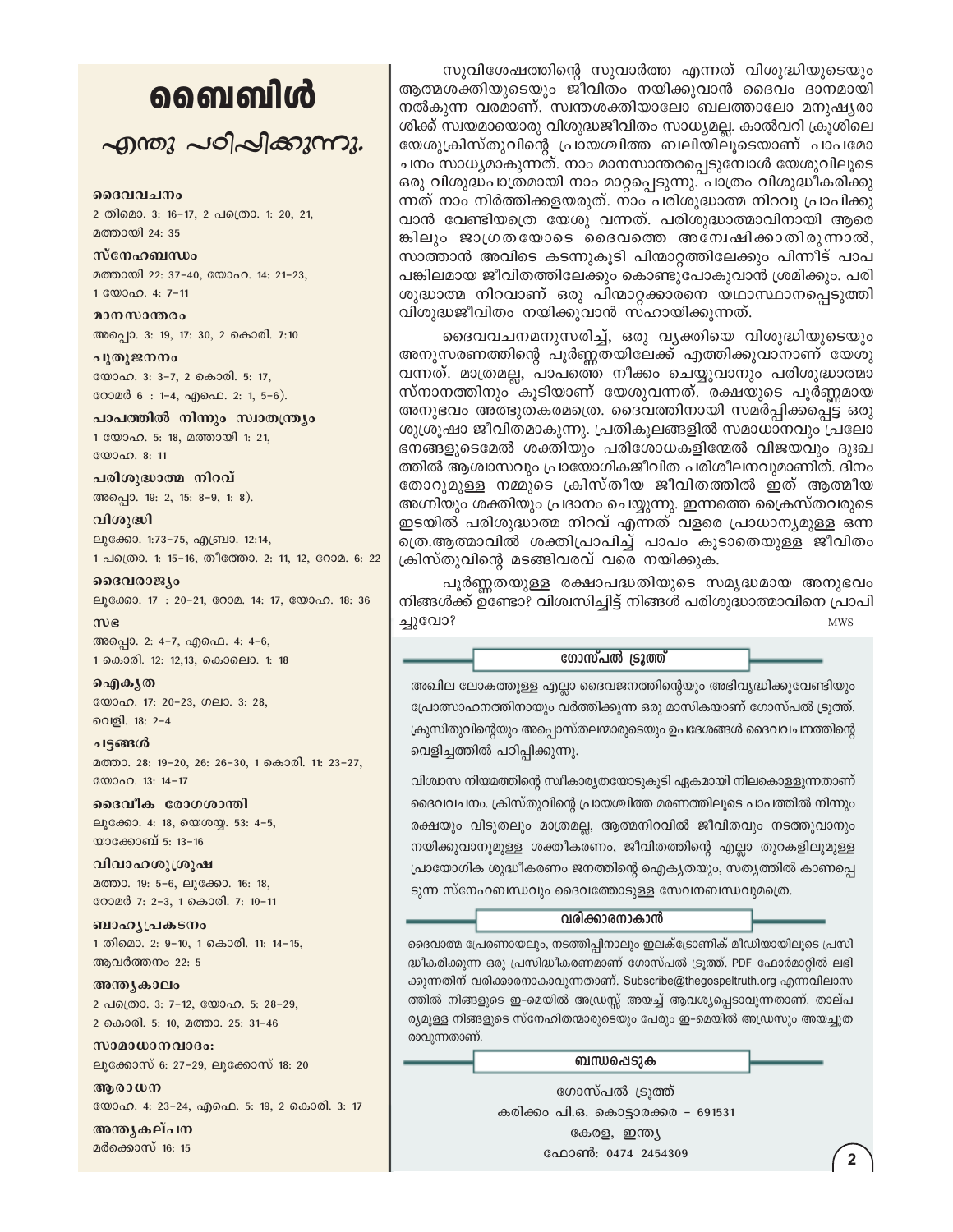

## പത്രാധിപലേഖനം

'' എന്നിൽ വിശ്വസിക്കുന്നവനിൽ നിന്നും തിരുവെഴുത്ത് പറയുന്നപോലെ ജീവജല നദികൾ ഒഴുകും. ഇത് അവനിൽ വിശ്വസിക്കുന്നവർക്ക് ലഭിഷാനുള്ള പരിശുദ്ധാത്മാവിനെ കുറിച്ചത്രേ യേശു പറഞ്ഞത് (അവൻ അന്ന് തേജസ്ക്കരിക്കപ്പെട്ടിട്ടില്ലായ്കയാൽ ആത്മാവ് വന്നിട്ടില്ലായിരുന്നു'' (യോഹന്നാൻ.7:38,39)

രക്ഷയുടെ പൂർത്തീകരണത്തിന്റെ അന്തസത്ത എന്നത് പരിശുദ്ധാത്മ നിറവിലുള്ള ജീവിതമാണ്. പരിശുദ്ധാത്മ സാന്നിദ്ധ്വത്തോടുകൂടിയുള്ള മാധുര്യമേറിയതും ശക്തിയാർജ്ജിച്ച ജീവിതമത്രെ പരിശുദ്ധാത്മ നിറവിലുള്ള ജീവിതം. പരിശുദ്ധാത്മാവിലുള്ള ജീവിതം എത്ര അത്ഭുതം നിറഞ്ഞതാണ് ഈ ഭൗമീകകൂടാരത്തിൽ നമുക്കുള്ളത്.

ഗോസ്പൽ ട്രൂത്തിന്റെ ഇത്തവണത്തെ എന്റെ പ്രതിപാദ്വവിഷയം ''പരിശുദ്ധാത്മ നിറവിലുള്ള ജീവിതം'' എന്നതാണ്. വളരെ ചുരുങ്ങിയ ഒരു സ്ഥലപരിധിക്കുള്ളിൽ ഇത്തര ത്തിലുള്ള ബ്രഹത്തായ ഈ വിഷയം വിശദീകരിക്കുവാൻ പ്രയാസമാണ്. ക്രൈസ്തവരുടെ ഇടയിൽ, പരിശുദ്ധാത്മ നിറവിലുള്ള ജീവിതം വളരെ അത്വാന്താപേക്ഷിതമായ വിഷയങ്ങ ളിൽ ഒന്നാണ്. വിശുദ്ധന്മാരായി ജീവിക്കുന്നവരിൽ അനേകരിന്ന് ജഡീകവും ഇഹലോകപര മായ കാര്വങ്ങളിലും കുടുങ്ങി കിടക്കുന്നവരാണ്. ജനത്തിന്റെ വ്വക്തിപരമായ വിഷയങ്ങ ളിൽ മാത്രമല്ല പരിശുദ്ധാത്മാവ് ഫലപ്രദമായ പരിഹാരം നൽകുന്നത് അവരുടെ വിവാഹജീ വിതത്തിലും സഭയിലും അവൻ പ്രവർത്തിക്കുന്നു.

പരിശുദ്ധാത്മാവ് എന്ന ദൈവദാനം വിവിധനിലകളിലാണ് പ്രവർത്തിക്കുന്നത്. പരി ശുധാത്മനിറവ് , പരിശുദ്ധാത്മ സ്നാനം, വിശുദ്ധീകരണം മുതലായവ. എന്നാൽ ദുഃഖമെന്നു പറയട്ടെ. ഇത്തരത്തിലുള്ള ഉപദേശങ്ങളിൽ വളരെ ആശയക്കുഴപ്പങ്ങൾ നിലനിൽക്കുന്നു ണ്ട്. ക്രിസ്തുവിന്റെ ശരീരമായ സഭയിൽ ഇത്വാദിഉപദേശങ്ങളെ അടിസ്ഥാനപ്പെടുത്തി പല വിധ ചേരിതിരിവുകളും അഭിപ്രായവ്വത്വാസങ്ങളും നിലനിൽക്കുന്നു. ഉപമകളും അലങ്കാര പദപ്രയോഗങ്ങളും നാം അമിതപ്രാധാന്വം നൽകി സ്വീകരിക്കാതെ ദൈവവചനമാകണം നമ്മുടെ ഉപദേശസംഹിതക്കടിസ്ഥാനം. വളരെ ലളിതവും എന്നാൽ കാര്യക്ഷമതയോടുകൂടി ഈ ഉപദേശം നാം ദൈവവചനാടിസ്ഥാനത്തിൽ ചിന്തിക്കേണ്ടത് അനിവാര്യം തന്നെ.

ശ്വതുവായ പിശാച് നൽകുന്ന ചിന്തപോലെ ഇതൊരു സങ്കീർണ്ണവും ദുർഗ്രാഹ്വ വുമായ വിഷയമൊന്നുമല്ല. ഒരു വ്വക്തിയുടെ ജീവിതം ശക്തിമത്താക്കിത്തീർക്കുന്ന പരിശു ദ്ധാത്മാവിനെ കുറിച്ച് വളരെ ലളിതമായിതന്നെ യേശു വ്വക്തമാക്കിയിട്ടുണ്ട്. ഈ വിഷയത്തെ ക്കുറിച്ച് ദൈവവചനം അനുശാസിക്കുന്നത് ഈ ആത്മാവ് ഒരു വിശ്വാസിക്കുമേൽ ശക്തി നൽകുവാനും ആശ്വാസം നൽകുവാനും നേർവഴി നയിക്കുവാനും സഹായകമാകുന്നു എന്ന ത്രെ. ദൈവത്തിന്റെ പരിശുദ്ധാത്മനിറവ് ഒരു വ്വക്തിയെ നീതീകരണത്തിലേക്ക് നയിക്കുന്നു എന്നാണ് വചനം നമ്മെ പഠിപ്പിക്കുന്നത്. ആത്മനിറവും നീതീകരണവുമെന്ന രണ്ടു വ്വത്വസ്ത അനുഭവങ്ങൾ ഗ്രഹിക്കുന്ന കാര്വത്തിൽ അപകടകരമായ ഒരു പ്രശ്നമുള്ളത് രണ്ടു അനുഭ വങ്ങളും ഒന്നാണെന്ന ധാരണ വരുന്നതുകൊണ്ടാണ്. മറ്റൊരു അപകടകരമായ വസ്തുത എന്നത് നീതീകരണം പ്രാപിച്ചശേഷം ആത്മനിറവിന്റെ പ്രാധാന്വത വേണ്ടത്ര നിലയിൽ ഗ്രഹി ക്കാൻ കഴിയാതെ പോകുന്നു എന്നതത്രെ. ഈ രണ്ടു അനുഭവങ്ങളും ക്രിസ്തുവിന്റെ ത്വാഗ മരണത്തിലൂടെയും ദൈവത്തിന്റെ പദ്ധതിയിലൂടെയുമാണ് സാധ്യമായിട്ടുള്ളത്.

ആത്മീയഅഗ്നിയുടെയും ആത്മശക്തിയുടെയും അഭാവത്തിൽ അനേകരിന്ന് ആയി ത്തീർന്നിട്ടുണ്ട്. നമ്മെ ഉറപ്പിക്കുവാനും, പ്രാപ്തനാക്കുവാനും, ശക്തരാക്കുവാനും, ശുദ്ധീക രിക്കാനും പരിശുദ്ധാത്മാവിനാൽ പകരപ്പെടുന്ന അത്വന്തശക്തിയെകുറിച്ചെനിക്ക് വ്വക്തിപ രമായിതന്നെ സാക്ഷ്യം പറയുവാൻ കഴിയും. നിങ്ങൾ ഇതുവരേയും പരിശുദ്ധാത്മാവിനെ പ്രാപിച്ചിട്ടില്ലാ എങ്കിൽ രക്തിയോടുകൂടി വ്യാപരിക്കുന്ന ആത്മരക്തിയുടെ പൂർണ്ണതക്കു വേണ്ടി, മറ്റൊരാളുമായി ചേർന്നു ദൈവത്തോടു പ്രാർത്ഥിച്ചാലും.

മൈക്കിൾ ഡബ്ല്യൂ സ്മിത്ത്.

ഇന്റർനെറ്റിൽ കൂടുതൽ വായിക്കാം

#### www.thegospeltruth.org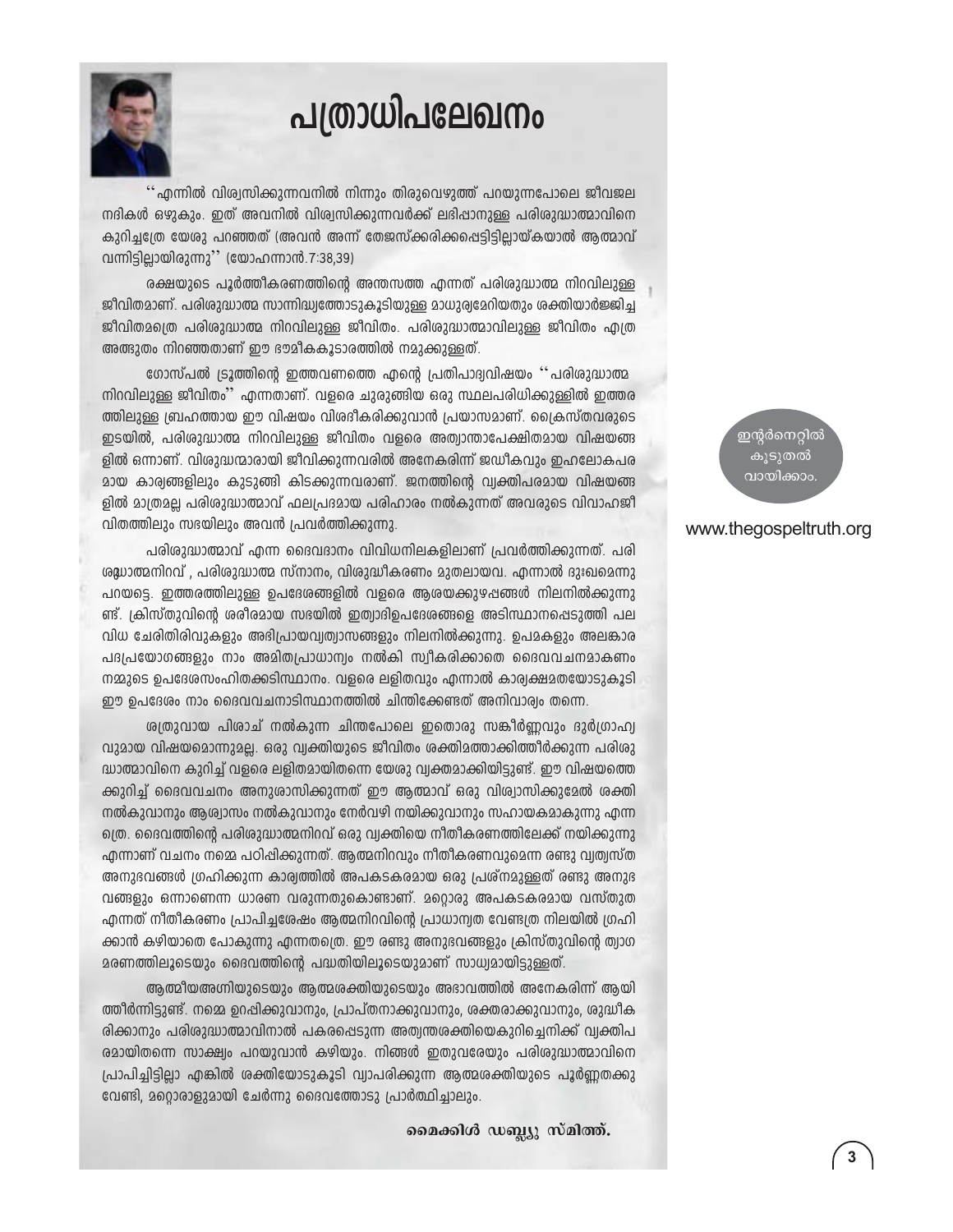#### പരിശുദ്ധാത്മാവിനുവേണ്ടി



#### എപ്പോൾ അന്വേഷിക്കണം

അനേകം ക്രിസ്ത്യാനി കളും പരിശുദ്ധാത്മ നിറവി നായി അന്വേഷിക്കുന്നതിന് വളരെ താമസിച്ചുപോകാറുണ്ട്. മിക്കപ്പോഴും അവർ വളരെയ ധികം കാലം കാത്തിരുന്നിട്ട് ഒടു വിൽ രക്ഷ നഷ്ടപ്പെടുത്തി കൊണ്ട് ബലഹീനരായി തീരാ റുണ്ട്.

മാന സാന്തരത്തിനു ശേഷം എത്രനാൾ പരിശുദ്ധാ ത്മാവിനുവേണ്ടി കാത്തിരിക്കേ ണമെന്ന് വേദപുസ്തകം പറയു ന്നില്ല. എന്നാൽ നൽകപ്പെട്ടി ട്ടുള്ള ചില ഉദാഹരണങ്ങൾക്ക നുസരിച്ച് ഒരു പുതിയ വിശ്വാ സിക്ക് ഉടനെ തന്നെ പരിശുദ്ധാ ത്മാവിനായി യാചിക്കാവുന്ന താണ്.

ഈ ലോകത്തെ അഭിമു ഖീകരിക്കുവാൻ തന്റെ ശിഷ്യ ന്മാർ പ്രാപ്തരല്ലാതായിത്തീരു വാൻ യേശു ആഗ്രഹിച്ചില്ല. അതുകൊണ്ട് താൻ ഇപ്രകാരം അരുളിചെയ്തു. "ഉയരത്തിൽ നിന്നും ശക്തി ധരിക്കുവോളം നിങ്ങൾ യെരുശലേമിൽ തന്നെ പാർപ്പീൻ'' എന്നു പറഞ്ഞു.(ലൂ ക്കോ.24:49). മാനസാന്തരപ്പെട്ട്, ചില ദിവസങ്ങൾക്കുള്ളിൽ തന്നെ പൗലോസ്, പരിശുദ്ധാ ത്മാവിനാൽ നിറഞ്ഞു. ശമര്യ യിൽ ചിലർ യേശുവിനെ സ്വീക രിച്ച ഉടൻ തന്നെ ശിഷ്യന്മാർ പരി ശു ദ്ധാ ത്മാ വിനെക്കുറി ച്ചുള്ള സന്ദേശവുമായി ഒരാളെ അവിടേയ്ക്ക് അയയ്ക്കുകയു ണ്ടായി

താമസം നേരിട്ടാൽ അത് വലിയ അപകടമാകും. ഒരു വ്യക്തി രക്ഷിക്കപ്പെട്ടു കഴി ഞ്ഞാൽ ഉടൻ തന്നെ പരിശുദ്ധാ ത്മനിറവ് അനിവാര്യമെന്ന് തിരി ച്ചറിയുക.

## ബൈബിൾ പഠനസഹായി

### പിഷയം: പരിശുദ്ധാത്മനിറവ്

#### വായനഭാഗം

''പെന്തക്കോസ്തുനാൾ വന്നപ്പോൾ എല്ലാവരും ഒരു സ്ഥലത്തു ഒന്നിച്ചുകൂടിയിരുന്നു. പെട്ടെന്ന് കൊടിയ കാറ്റടിക്കുന്നതുപോലെ ആകാശത്തുനിന്ന് ഒരു മുഴക്കം ഉണ്ടായി. അവർ ഇരുന്നിരുന്ന വീട് മുഴുവനുംനിറച്ചു. അഗ്നിജ്വാല പോലെ പിളർന്നിരിക്കുന്ന നാവുകൾ അവർക്ക് പ്രത്യക്ഷമായി, അവരിൽ ഓരോരുത്തരുടെ മേൽ പതിഞ്ഞു. എല്ലാവരും പരിശുദ്ധാത്മാവു നിറഞ്ഞവരായി (അപ്പൊ.  $2: 1 - 4$  a).

രത്**നചുരുക്കം:** ജനത്തിന്റെ പാപപരിഹാരത്തിനായി യേശു ക്രൂശിൽ മരിക്കയും, പരിശുദ്ധാത്മാവ് നിറവെന്ന വ്യക്തിപരമായ അനുഭവം ദാനം ചെയ്യുകയും ചെയ്തു. ദൈവീകശക്തി, നേതൃത്വം, ആശ്വാസം എന്നിവയിലൂടെ പരിശുദ്ധാത്മാവ് ഒരു വിശ്വാസിയെ വിശുദ്ധജീവിതത്തിനായി ഒരുക്കി യെടുക്കുന്നു.

### I. പരിശുദ്ധാത്മാവിനെ സൂചിപ്പിക്കുന്ന പ്രവചനം

- A. യോവേൽ 2:28,29 ദൈവം തന്റെ ആത്മാവിനെ പകരുന്നു.
- B. യെഹസ്ക്കേൽ 36:26,27 ദൈവം തന്റെ ആത്മാവിനെ നമ്മിൽ ആക്കിവക്കുന്നു.
- II. പരിശുദ്ധാത്മാവിനെ വാഗ്ദത്തം ചെയ്തിരിക്കുന്നു.
	- A.മത്തായി. 3:11- യേശുവിന്റെ സ്നാനത്തോടുള്ള ബന്ധത്തിൽ.
	- B. യോഹ.14:16 ദൈവം നല്കും.
	- C. ലൂക്കോ. 24:49-യേശു അയയ്ക്കും.
	- D. അപ്പൊ.പ്രവൃത്തി. 1:4-5 വാഗ്ദ ത്തത്തിനായുള്ള കാത്തിരുപ്പ്.

#### III. പരിശുദ്ധാത്മാവിന്റെ ആലയം

- A. അപ്പൊ. 7:44-49 പഴയനിയമ കൂടാരം/ ആലയം
- B. 1 കൊരി.3:16-17 നിങ്ങൾ ദൈവ ത്തിന്റെ മന്ദിരമാകുന്നു.

IV. പരിശുദ്ധാത്മാവ് സകലജഡത്തി നുമുള്ള ദാനമാകുന്നു.

- A. അപ്പൊ. 2:38,39 നിങ്ങളും നിങ്ങളുടെ മക്കളും.
- B. അപ്പൊ.10:45 യഹുദർക്കും ജാതികൾക്കും.

#### V. പരിശുദ്ധാത്മ സ്നാനത്തിനാ യുള്ള വ്യവസ്ഥകൾ.

- A. അപ്പൊ. 2:38 മാനസാന്തരം
- B. അപ്പൊ. 19:2 വിശ്വാസം
- C. അപ്പൊ. 5:32 അനുസരണം
- D. റോമർ. 12:1-2 വേർപാട്
- VI. നീതീകരിക്കപ്പെട്ടവർക്കുമാത്രമാണ് പരിശുദ്ധാത്മാവ് നൽകപ്പെടുന്നത്.
	- A. അപ്പൊ. 8:5,6, 12-17-ശമര്യയിലെ സഭ
- B. അപ്പൊ.9:17 അപ്പൊസ്തലനായ പൗലോസ്
- C. അപ്പൊ. 10:1-2, 44-47 കൊർന്നൊ ല്ലിയോസിന്റെ ഭവനം.
- D. അപ്പൊ.19:1-7 എഫെസോസിലെ ശിഷ്യന്മാർ.
- VII. പരിശുദ്ധാത്മാവിന്റെ ദൗത്യം
	- A. അപ്പൊ. 1:8 ശക്തിപകരുക, പ്രാപ്തരാക്കുക.
	- B. റോമർ 15:16- ശുദ്ധീകരിക്കുക.
	- C. അപ്പൊ. 15:8-9-വിശുദ്ധീകരിക്കുക.
	- D. യോഹ. 14:26 ആശ്വസിപ്പിക്കുക, പഠിപ്പിക്കുക
	- E. യോഹ. 16:13 വഴി നടത്തുക.
	- F. എഫെസ്യർ 1:13 മുദ്രയിടുക.
	- G. 2 കൊരി. 3:6 ജീവൻ നൽകുന്നു.
	- H. 1 കൊരി.12:4-11 -ആത്മീയവരങ്ങൾ
	- I. റോമർ 5:5 ഹൃദയങ്ങളിൽ സ്നേഹം നിറക്കുന്നു.
	- J. എബ്രായർ 2:11-ഐകൃത നല്കുന്നു.

#### $\mathbf{VIII.}$  പരിശുദ്ധാത്മാവിന്റെ തെളിവുകൾ

- A. റോമർ. 8:16 ആത്മാവ് തന്നെ.
- B. ഗലാതൃർ 5:22–25 ആത്മാവിന്റെ ഫലം
- C. റോമർ. 14:17 ദൈവരാജ്യം

#### ഉപസംഹാരം

മകൻ അപ്പം ചോദിച്ചാൽ നിങ്ങളിൽ ആരെങ്കിലും അവന് കല്ലു കൊടു ക്കുമോ? അല്ലെങ്കിൽ മകൻ മീൻ ചോദി ച്ചാൽ പാമ്പിനെ കൊടുക്കുമോ? മുട്ട ചോദിച്ചാൽ തേളിനെ കൊടുക്കുമോ? ദോഷികളും പാപികളുമായ നിങ്ങൾ നിങ്ങളുടെ മക്കൾക്ക് നല്ലദാനങ്ങളെ കൊടുക്കുന്നുവെങ്കിൽ സ്വർഗ്ഗസ്ഥനായ നിങ്ങളുടെ പിതാവ്, തന്നോട് യാചിക്കു ന്നവർക്ക് പരിശുദ്ധാത്മാവിനെ എത്രയ ധികം കൊടുക്കും? (ലൂക്കോസ് 11:11-13).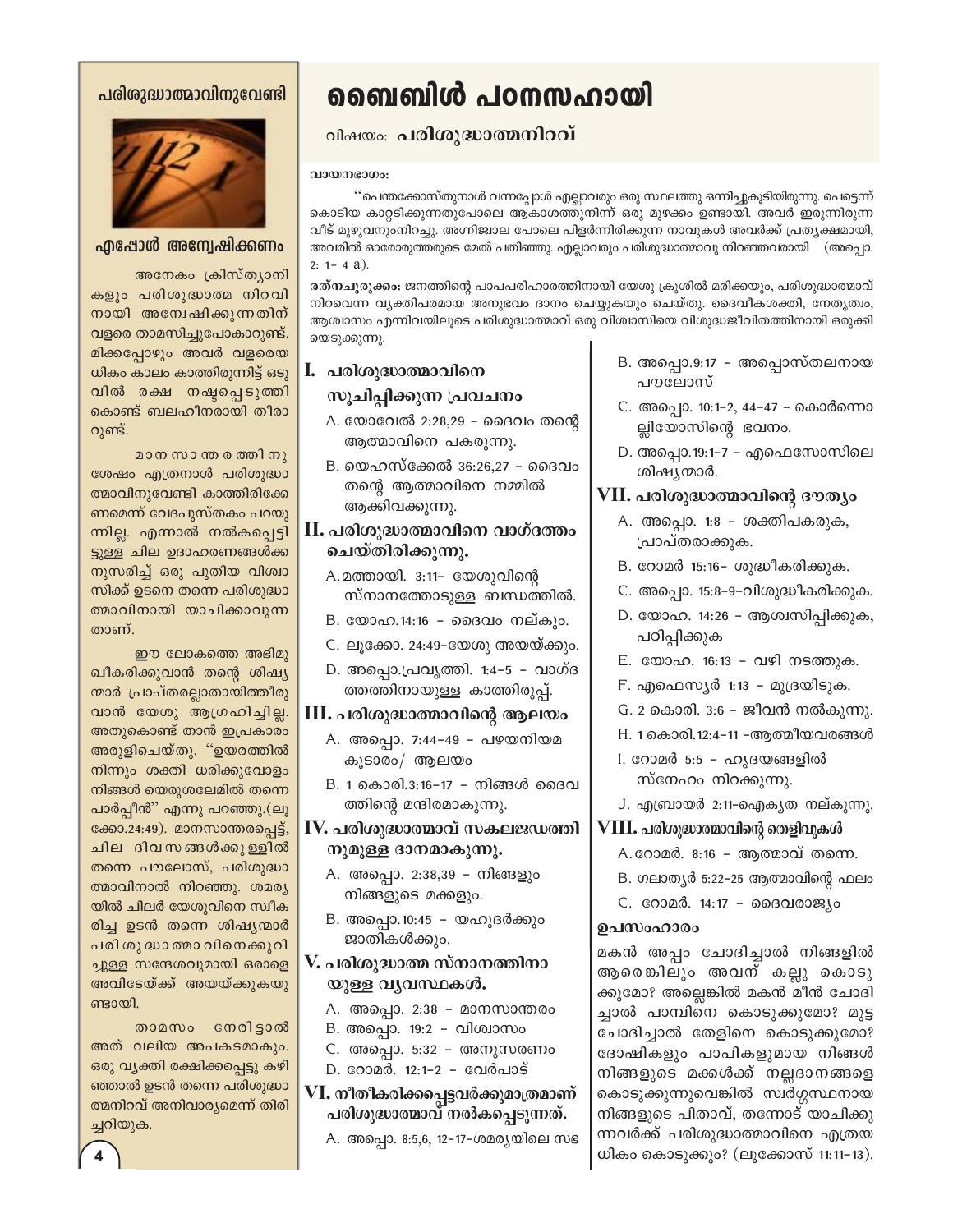## പരിശുദ്ധാത്മ നിറവ്

(ബൈബിൾ പഠനഉപപാഠം)

ദൈവം നശിപ്പിക്കും, ദൈവത്തിന്റെ മന്ദിരം വിശുദ്ധ മല്ലോ, നിങ്ങളും അങ്ങനെതന്നേ''. ദൈവം വിശുദ്ധ സ്ഥലത്ത് മാത്രം വസിക്കുന്നതിനാൽ യേശുക്രിസ്തു വിന്റെ രക്തത്താൽ ശുദ്ധീകരിക്കപ്പെടുന്നതു വരെയും നമ്മുടെ ശരീരമാകുന്ന ആലയത്തിൽ ദൈവാത്മാവ് വസിക്കുകയില്ല.

#### യേശുക്രിസ്തു വന്നത് ആത്മാവിന് വഴി ഒരുക്കുവാൻ

സ്നാപകയോഹന്നാൻ യേശുവിനെ കണ്ടത് പരി

ശുദ്ധാത്മാവിനാൽ വരുവാനുള്ള സ്നാനത്തെക്കുറിച്ച് സംസാരിച്ചു ്ഞാൻ നിങ്ങളെ മാനസാന്തരത്തി നായി വെള്ളത്തിൽ സ്നാനം ഏല്പി ക്കുന്നതേയുള്ളൂ, അവൻ നിങ്ങളെ പരിശുദ്ധാത്മാവിനാലും തീയിലും സ്നാനം ഏല്പിക്കും (മത്തായി 3:11). ്എന്റെ പിതാവ് വാഗ്ദത്തം ചെയ്ത തിനെ ഞാൻ നിങ്ങളുടെമേൽ അയ യ്ക്കും, നിങ്ങളോ ഉയരത്തിൽ നിന്നും ശക്തി ധരിക്കുവോളം നഗര ത്തിൽ പാർക്കുവിൻ" (ലൂക്കോസ് 24:49). പിതാവ് വാഗ്ദത്തം ചെയ്തത് എന്നു പറഞ്ഞിരിക്കുന്നത് പരിശുദ്ധാ ത്മാവിന്റെ ദാനത്തെക്കുറിച്ചാണ്.

#### എല്ലാവർക്കും നല്കിയിരിക്കുന്നു

ശക്തിയുടെ അതിശയകര മായ ഈ ദാനം ആദ്യമായി പെന്ത ക്കൊസ്തുനാളിൽ യഹൂദ വിശ്വാസി കൾക്കാണ് നല്കിയത്, എന്നാൽ അത് ഭാവിതലമുറയിലെ എല്ലാ ജന

ങ്ങൾക്കും വാഗ്ദാനം ചെയ്യപ്പെട്ടിരുന്നു. ''വാഗ്ദത്തം നിങ്ങൾക്കും നിങ്ങളുടെ മക്കൾക്കും നമ്മുടെ കർത്താവ് വിളിച്ചുവരുത്തുന്ന ദൂരസ്ഥരായ ഏവർക്കും ഉള്ളത ല്ലേ''(അ.പ്ര.2:39). പരിശുദ്ധാത്മാവ് യഹൂദന്മാർക്ക് മാത്ര മല്ല ജാതികൾക്കും കൂടിയാണ് നല്കിയത്. ''അവർ അന്യഭാഷകളിൽ സംസാരിക്കുന്നതും ദൈവത്തെ മഹ ത്വീകരിക്കുന്നതും കേൾക്കുകയാൽ പത്രോസിനോടു കൂടെ വന്ന പരിഛേദനക്കാരായ വിശ്വാസികൾ പരി ശുദ്ധാതമാവ് എന്ന ദാനം ജാതികളുടെ മേലും പകർന്നതു കണ്ട് വിസ്മയിച്ചു'' (അ.പ്ര.10:45,46). ലോകം എത്രതന്നെ അധമമായാലും വിശ്വാസികൾക്കു പരി ശുദ്ധാത്മാവ് ഇപ്പോഴും ലഭ്യമാണ്. ചിലർ ചിന്തിക്കു ന്നത് പരിശുദ്ധാത്മാവിനെ നേടുവാനും അല്ലെങ്കിൽ ദൈവത്തിൽ നിന്ന് ഉത്തരം ലഭിക്കുവാനും കഠിനമായി പ്രാർത്ഥിക്കണം എന്നാണ്. ഏറിയ കൂറും അത് വ്യവ സ്ഥകൾ പാലിക്കുമ്പോൾ സൗജന്യമായി നല്കുന്ന ദാനമാണ്.

#### പരിശുദ്ധാത്മാവ് നല്കപ്പെടുന്നു

പെന്തക്കോസ്തുനാളിൽ പരിശുദ്ധാത്മാവ് സ്വർഗ്ഗ ത്തിൽ നിന്ന് ഇറങ്ങി (അപ്പൊ.പ്ര.2:1-4) 120 വിശ്വാസി കളുടെ ഹൃദയങ്ങളിൽ വന്നു. ഇവർ യേശുക്രിസ്തുവിൽ നിറവേറ്റപ്പെട്ട ദൈവീക പദ്ധതിയുടെ പൂർണ്ണത അനുഭ വിച്ച പുതിയ നിയമസഭയുടെ ആദ്യത്തെ വിശ്വാസികൾ ആണ്. പാപത്തിന്റെയും ആത്മീയ അധഃപധനത്തി ന്റെയും കാലത്ത് മതാനുഷ്ഠാനപ്രകാരം ഉണ്ടായിരുന്ന ആചാരപരമായ ആരാധനയിൽ നിന്ന് യേശുക്രിസ്തു

ഭൂമിയിൽ രക്ഷ കൊണ്ടുവന്നതി നാൽ മാനവരാശിക്ക് യേശുവിന്റെ പ്രായശ്ചിത്ത രക്തത്താലും പരി ശുദ്ധാത്മാവിനാലും ജയത്തി സ്റ്റെയും വിശുദ്ധിയുടെയും ജീവിതം സാദ്ധ്യമാക്കി.

#### പിതാവിന്റെ വാഗ്ദാനം

പെന്തക്കൊസ്തുനാളിനെ മുന്നമേ ദർശിച്ച് ദൈവം തന്റെ ഉദ്ദേശം യെഹെസ്ക്കേൽ 36:27ൽ പ്രഖ്യാപിച്ചു. ''ഞാൻ എന്റെ ആത്മാവിനെ നിങ്ങളുടെ ഉള്ളിൽ ആക്കി നിങ്ങളെ എന്റെ ചട്ടങ്ങളിൽ നടക്കുമാറാക്കും; നിങ്ങൾ എന്റെ വാക്കുകളെ പ്രമാണിച്ച് അനുഷ്ഠി ക്കും''. പാപലോകത്തിൽ മനു ഷൃന് അ നീ തി യോ ടുള്ള ചായ്വിൽ നിന്നും നീതിയോടെ ജീവിക്കുവാൻ ദൈവം തന്റെ ആത്മാവിനെ ഏല്പിച്ചുതന്നു. ആ

ദിവസത്തെക്കുറിച്ച് അവിടുന്ന് വീണ്ടും പറഞ്ഞത് ''ഞാൻ സകല ജഡത്തിന്മേലും എന്റെ ആത്മാവിനെ പകരും" (യോവേൽ 2:28).

#### അവിടുത്തെ വാസസ്ഥലം

പഴയ നിയമകാലത്ത് ദൈവവും മനുഷ്യനുമാ യുള്ള ആത്മീയ കൂട്ടായ്മ ആദ്യം സമാഗമന കൂടാര ത്തിലും പിന്നീട് ദേവാലയങ്ങളിലും ആയിരുന്നു. ഈ കെട്ടിടങ്ങൾ മനുഷ്യനിർമ്മിതമായിരുന്നു. ''അത്യുന്നതൻ കൈപ്പണിയായതിൽ വസിക്കുന്നില്ലതാനും'' എന്ന് പ്രവാചകൻ പറയുന്നുവല്ലോ. നിങ്ങൾ എനിക്കു പണി യുന്ന ആലയം ഏതുവിധം? എന്റെ വിശ്രമസ്ഥലം എത്? എന്ന് കർത്താവ് അരുളിച്ചെയുന്നു (അപ.പ്ര.7:45–50). 1 കൊരിന്ത്യർ 3:16-17 ൽ ഇതിന്റെ ഉത്തരം ഉണ്ട്. ''നിങ്ങൾ ദൈവത്തിന്റെ മന്ദിരം എന്നും ദൈവത്തിന്റെ ആത്മാവ് നിങ്ങളിൽ വസിക്കുന്നു എന്നു നിങ്ങൾ അറിയുന്നി ല്ലയോ? ദൈവത്തിന്റെ മന്ദിരം നശിപ്പിക്കുന്നവനെ



#### പിതാവിന്റെ വാഗ്ദാനം

" എന്നാൽ പരിശുദ്ധാത്മാവ് നിങ്ങളുടെ മേൽ വരുമ്പോൾ നിങ്ങൾക്ക് ശക്തി ലഭിക്കും'' അപ്പൊ. പ്രവ്വ. 1:8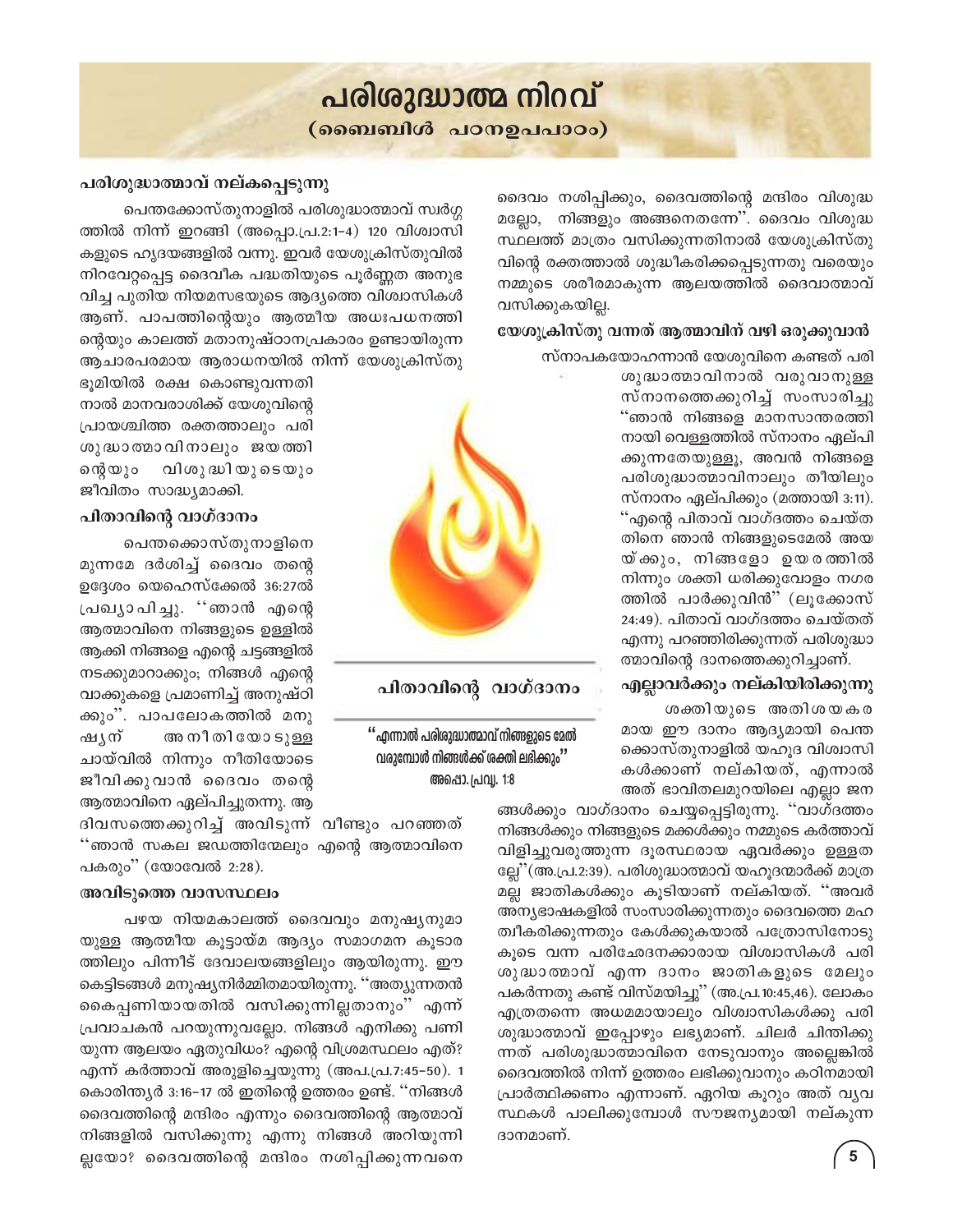#### പരിശുദ്ധാത്മാവിനെ എങ്ങനെ പ്രാപിക്കാം

പരിശുദ്ധാത്മാവിനെ പ്രാപി ക്കുവാൻ ഒരുവൻ എന്ത്ചെയ്യണം? "നിങ്ങൾ മാനസാന്തരപ്പെട്ട് നിങ്ങ ളുടെ പാപങ്ങളുടെ മോചനത്തി നായി ഓരോരുത്തൻ യേശുക്രി സ്തുവിന്റെ നാമത്തിൽ സ്നാനം ഏല്ക്കുവിൻ, എന്നാൽ പരിശുദ്ധാ ത്മാവ് എന്ന ദാനം ലഭിക്കും'' (അ. പ്ര.2:38). പാപസംബന്ധമായി മനം തിരിഞ്ഞവരിലേയ്ക്കാകുന്നു പരിശു ദ്ധാത്മാവ് വരുക. പരിശുദ്ധാത്മാവി നാൽ നിറയുക എന്നത് യേശുക്രി സ്തുവിൽ വിശ്വാസം അർപ്പിക്കുന്ന വർക്ക് (അ.പ്ര.5:32) ലഭിക്കുന്നതാണ്. ശുദ്ധമായ ഹൃദയത്തെ പരിശുദ്ധാ തമാവ് നിറയ്ക്കുന്നതുപോലെ

തന്നെ ദൈവത്തിനുവേണ്ടി വേർതിരിക്കപ്പെട്ട ഒരു ജീവി തത്തിൽ മാത്രമേ ആത്മസ്നാനവും നല്കുകയുള്ളൂ. "ഞാൻ ദൈവത്തിന്റെ മനസ്സലിവ് ഓർപ്പിച്ച് നിങ്ങളെ പ്രബോധിപ്പിക്കുന്നത്, നിങ്ങൾ ബുദ്ധിയുള്ള ആരാധന യായി നിങ്ങളുടെ ശരീരങ്ങളെ ജീവനും വിശുദ്ധിയും ദൈവത്തിനു പ്രസാദവുമുള്ള യാഗമായി സമർപ്പിക്കു വിൻ" (റോമർ 12:1). പഴയനിയമത്തിൽ യാഗപീഠത്തി ന്മേൽ വയ്ക്കുന്ന യാഗവസ്തു അഗ്നി ദഹിപ്പിക്കുന്നതു പോലെ പരിശുദ്ധാത്മാവാകുന്ന അഗ്നി ദൈവഹിതപ്ര കാരമുള്ള ആവശ്യങ്ങൾക്ക് സമ്പൂർണ്ണമായി വേർതിരി ക്കപ്പെട്ട വൃക്തിയിലേക്ക് വരുന്നു. മാനസാന്തരം, വിശ്വാ സം, അനുസരണം എന്നിവയ്ക്കു പുറമെ ദൈവത്തിനു വേണ്ടി വേർതിരിക്കപ്പെടുമ്പോൾ പരിശുദ്ധാത്മാവി ലുള്ള സ്നാനം ലഭിക്കുന്നു.

#### രണ്ട് വൃതൃസ്ത പ്രവർത്തികൾ ഉണ്ട്

പരിശുദ്ധാത്മാവിന്റെ നിറവ് പ്രത്യേകിച്ചും നീതീ കരണത്തിന്റെ അനുഭവത്തിൽ നിന്നും ഒരു വ്യത്യസ്ത മായ പ്രവർത്തിയാണ്. പ്രവർത്തികളുടെ പുസ്തക ത്തിൽ അപ്പൊസ്തലിക സഭയിൽ രക്ഷയുടെ രണ്ട് ഘട്ട ത്തിലുള്ള പ്രവർത്തിയെ പിൻതാങ്ങുന്ന വചനങ്ങളാണ് മുൻപ്രസ്താവിച്ചത്. ഫിലിപ്പോസ് കർത്താവിന്റെ വചനം ശമര്യയിൽ പ്രസംഗിച്ചു. അനേകർ ക്രിസ്തുവിൽ വിശ്വ സിച്ച് സ്നാനം ഏറ്റു. പത്രോസും യോഹന്നാനും ശമ ര്യയിൽ വന്നു. ''അവർക്കു പരിശുദ്ധാത്മാവിനെ ലഭി ക്കേണ്ടതിന് അവർക്കായി പ്രാർത്ഥിച്ചു'' (അ.പ്ര.8:15). ദൈവം പാപത്തിൽ നിന്ന് അവരെ ആദ്യം രക്ഷിച്ചു. പിന്നീട് പരിശുദ്ധാത്മാവിനാൽ നിറച്ചു. പൗലോസ് എന്ന് പേര് മാറ്റപ്പെട്ട ശൗൽ യേശുവിനെ സ്വീകരിച്ചതിനു ശേഷം പിന്നീട് അനന്യാസ് പ്രാർത്ഥിച്ചപ്പോഴാണ് പരി ശുദ്ധാത്മാവിനാൽ നിറഞ്ഞത്. ഇതുപോലെ തന്നെ കൊർന്നെല്ല്യോസിന്റെ ഭവനക്കാരും (അ.പ്ര.10) എഫേ സോസിലെ ശിഷ്യന്മാരും (അ.പ്ര.19) പരിശുദ്ധാത്മാവി നാൽ നിറഞ്ഞത് മാനസാന്തരത്തിനുശേഷം മറ്റൊരു സമ യത്ത് ആയിരുന്നു.



#### തരണം ചെയ്യുവാനുള്ള ശക്തി പരിശുദ്ധാത്മാവ് നൽകുന്നു.

മാനസാന്തരപ്പെട്ട ജീവിതത്തിന് അടിസ്ഥാനപര മായ മാറ്റം നൽകുകയാണ് പരിശുദ്ധാത്മാവിനുള്ള വിവിധ ധർമ്മങ്ങളിൽ ഒന്ന്. പ്രധാനമായും ക്രിസ്തു വിന്റെ വാക്കുകളിൽ പരിശുദ്ധാത്മാവ് നൽകുന്ന ശക്തി പാപം ഇല്ലാതെ ജീവിക്കുവാനും സ്വയം, ജഡം ഇവയെ ജയിച്ച് ദൈവവചനപ്രകാരമുള്ള ജീവിതം നയിക്കുവാ നുള്ളതുമാകുന്നു. ''എന്നാൽ പരിശുദ്ധാത്മാവ് നിങ്ങളു ടെമേൽ വരുമ്പോൾ നിങ്ങൾ ശക്തി ലഭിച്ചിട്ടു യരുശ ലേമിലും യഹൂദ്യയിൽ എല്ലായിടത്തും ശമര്യയിലും ഭൂമി യുടെ അറ്റത്തോളവും എന്റെ സാക്ഷികൾ ആകും'' (അ. പ്ര.1:8). പരിശുദ്ധാത്മാവ് ബലഹീനതയിൽ ബലം നൽകുന്നു, പരിശോധനയിൽ കൃപ നൽകുന്നു, പരാജ യമുഖത്ത് വിജയം നൽകുന്നു. നീതീകരിക്കപ്പെട്ടവർ പരി ശുദ്ധാത്മാവിനാൽ ശുദ്ധീകരിക്കപ്പെടുന്നു'' (റോമർ 15:15). അവർ വേർപെട്ട് അർപ്പണത്തോടെ ദൈവശക്തിയാൽ വിശുദ്ധരാകുന്നു. അവരുടെ ഹൃദയം ആത്മാവിനാൽ ശുദ്ധീകരിക്കപ്പെടുന്നു (അ.പ്ര.15:9). പരിശുദ്ധാത്മ ശക്തി യാൽ ജഡത്തിന്റെ സ്വഭാവികമായ ഇഷ്ടത്തെ ബന്ധിച്ച് പിശാചിനോട് "ഇല്ല" എന്നും ദൈവത്തിനോട് "ഉവ്വ്" എന്നും പറയുവാനും കഴിയും.

#### പരിശുദ്ധാത്മാവിന്റെ മറ്റ് ധർമ്മങ്ങൾ

പരിശുദ്ധാത്മാവ് ആശ്വാസപ്രദനും ഉപദേഷ്ടാവു മാണ് (യോഹന്നാൻ. 14:26). അവിടുന്ന് തന്റെ ജനത്തെ നയിക്കുകയും നിയന്ത്രിക്കുകയും ചെയ്യുന്നു (1 കൊരി ന്ത്യർ 12:4–11). ''ദൈവത്തിന്റെ സ്നേഹം നമുക്ക് നല്ക പ്പെട്ട പരിശുദ്ധാത്മാവിനാൽ നമ്മുടെ ഹൃദയങ്ങളിൽ പക രപ്പെട്ടിരിക്കുന്നു (റോമർ 5:5). ദൈവത്തിന്റെ ആത്മാവ് യഥാർത്ഥ ദൈവജനത്തെ ഒന്നാക്കുന്നു (എബ്രായർ 2:11). പരിശുദ്ധാത്മാവ് ജീവനും, ഉത്സാഹവും, ലക്ഷ്യവും നല്കുന്നു. ''അക്ഷരം കൊല്ലുന്നു ആത്മാവോ ജീവിപ്പി ക്കുന്നു'' (2 കൊരിന്ത്യർ 3:6). പരിശുദ്ധാത്മാവിനാൽ നിറ ഞ്ഞവരുടെ ജീവിതത്തിൽ സ്തുതിയും വിശുദ്ധിയും സത്യആരാധനയും ഉണ്ടായിരിക്കും.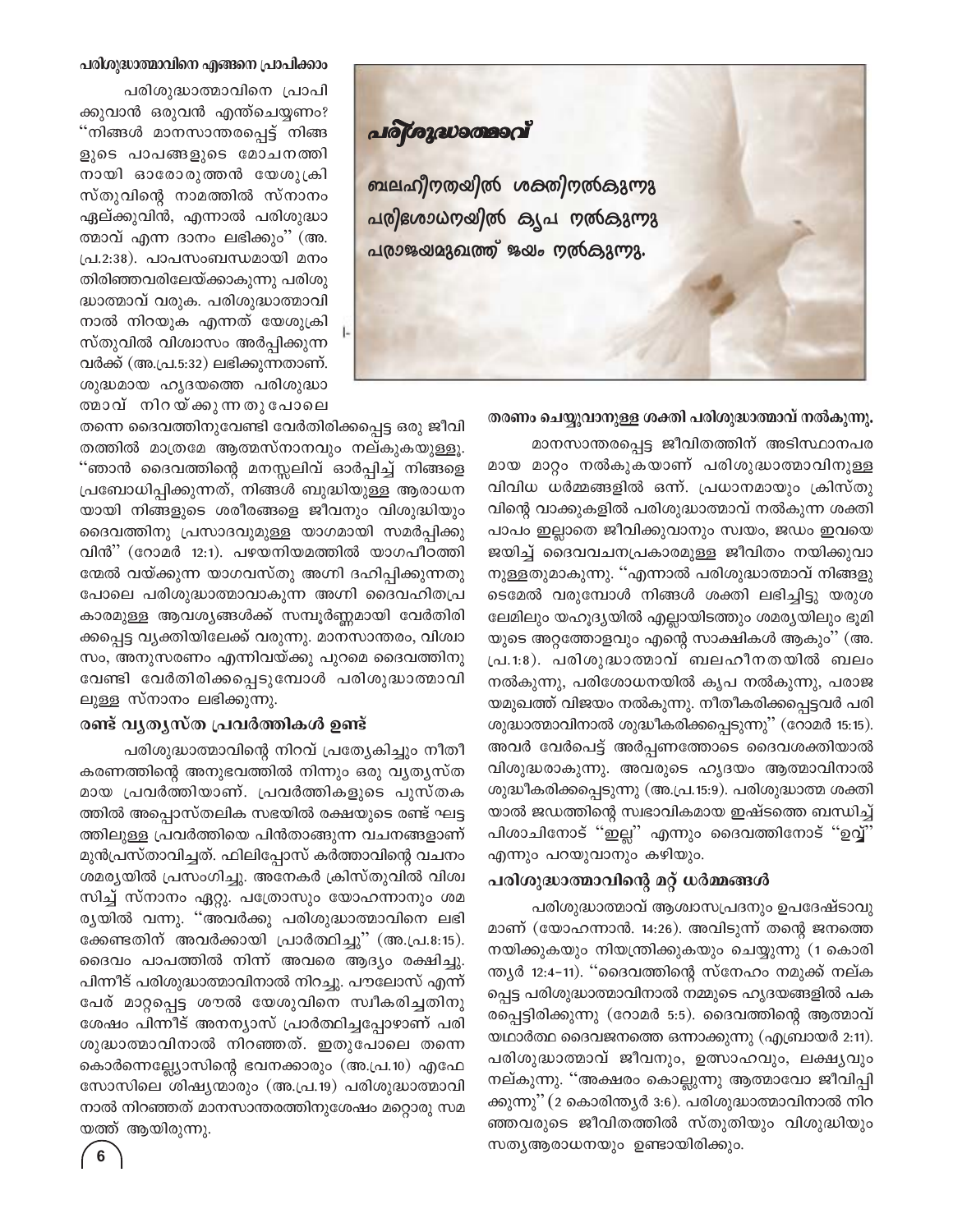#### പരിശുദ്ധാത്മാവിന്റെ ലക്ഷണം

പരിശുദ്ധാത്മാവിൽ നിറയുന്നത് വിശ്വാസ ത്തിന്റെ പ്രവർത്തിയാണ്. അല്ലാതെ അത് എപ്പോഴും വലിയ പ്രകടനങ്ങളാലോ വികാരങ്ങളാലോ വരുന്നത ല്ല. ''നാം ദൈവത്തിന്റെ മക്കൾ എന്ന് ആത്മാവുതാനും നമ്മുടെ ആത്മാവോടുകൂടെ സാക്ഷ്യം പറയുന്നു'' (റോമർ 8:16). അനേകം വ്യാജഉപദേഷ്ടാക്കന്മാർ പറ യുന്നത് ഗ്രഹിക്കുവാൻ പ്രയാസമായ സ്വർഗ്ഗീയ ഭാഷ യിൽ സംസാരിക്കുന്നാണ് പരിശുദ്ധാത്മാവിന്റെ ലക്ഷണം എന്നാണ്. പരിശുദ്ധാത്മാവിന്റെ തെളിവായി ഏതാണ്ട് ദൈവവചനം പറയുന്നത് "ആത്മാവിന്റെ ഫലമോ സ്നേഹം, സന്തോഷം, സമാധാനം, ദീർഘ ക്ഷമ, ദയ, പരോപകാരം, വിശ്വസ്തത, സൗമൃത, ഇന്ദ്രീ യജയം'' എന്നിവയാണ് (ഗലാതൃർ 5:22). വിശുദ്ധജീ വിതം നയിക്കുവാനുള്ള ശക്തിയാണ് യഥാർത്ഥ പരി ശുദ്ധാത്മ ലക്ഷണം.

#### പരിശുദ്ധാത്മാവിനെ സ്ഥീകരിച്ച് ഒരു ജയാളി ആകുന്നു.

ദൈവരാജ്യത്തിന്റെ നിറവും സമ്പുഷ്ടിയും ഭക്ഷ ണവും പാനീയവുമല്ല, നീതിയും സമാധാനവും ഉള്ളിൽ വസിക്കുന്ന പരിശുദ്ധാത്മാവിനാലുള്ള സന്തോഷവുമാണ് (റോമർ 14:17). അനേകം ക്രിസ്ത്യാനികളും അവരുടെ അനുഭവങ്ങളാൽ ബദ്ധപ്പെടുന്നവരാണ്. അവരുടെ ആത്മാവ് ദൈവേഷ്ടം നിറവേറ്റാൻ ഒരുക്കമാണെങ്കിലും ജഡം അനുവദിക്കുന്നില്ല. കൂട്ടായ്മയിലും വ്യക്തികളുടെ ജീവിതത്തിലെ അനേകം പ്രശ്നങ്ങൾക്കും ഉത്തരം ഉള്ളിൽ വസിക്കുന്ന ആത്മാവാണ്. താഴ്മയോടും വിശ്വാ സത്തോടും ഒരുവൻ ചോദിക്കുകയേ വേണ്ടു പിതാവ് പരി ശുദ്ധാത്മാവിനെ അധികമായി കൊടുക്കും (ലുക്കോസ്  $11:11-13$ ).

**MWS** 

നമ്മുടെ കർത്താവായ യേശുക്രി സ്തുവിന്റെ പരിജ്ഞാനത്തിലും വള രുക (2 പത്രോസ് 3:18). നമ്മുടെ മനു ഷ്യപ്രകൃതിയിൽ പരിശുദ്ധാത്മാവ് പൂർണ്ണത വരുത്തുന്ന മേഖലകൾ എപ്പോഴും ഉണ്ടാകും. പരിശുദ്ധാത്മാ വിനാൽ നിറഞ്ഞവരുടെ അതുലൃ മായ വ്യക്തിത്വങ്ങൾ ആത്മാവ് കൂടു തൽ ക്രിസ്തുവിന്റെ ഛായയിലേക്ക് കൊണ്ടുവരുന്നു. ദൈവഹിതത്തോട് സമാനമായ ലക്ഷ്യവും ആഗ്രഹവും ഉണ്ടാകുന്നു. ദൈവത്തിന്റെ വിശുദ്ധ ന്മാർക്കു പാപമില്ലാത്തതും വിശുദ്ധ വുമായ ജീവിതം നയിക്കുവാൻ കഴിയും.

മാനുഷികമായ തെറ്റുകൾ വളർച്ച യുടെ ഈ യാത്രയിൽ ഉണ്ടാകും. പക്ഷേ ഹൃദയം ദൈവമുമ്പാകെ പൂർണ്ണമായിരിക്കുവാൻ കഴിയും. വലിയ ആത്മീയ വളർച്ചയിലേക്ക് ഉയർത്തുവാൻ ആത്മാവ് പ്രവർത്തി ക്കുന്ന മേഖലകൾ എപ്പോഴും ഉണ്ടാ യിരിക്കും.

**MWS** 

ങ്ങുവാൻ നാം പരാജയപ്പെട്ടാൽ രക്ഷപോലും നഷ്ടമാകും. ഈ ജീവി തത്തിൽ മനുഷ്യൻ സ്വതന്ത്രഇച്ഛ യോടുകൂടിയവർ ആയതിനാൽ എല്ലായ്പ്പോഴും പാപം ചെയ്യുവാ നുള്ള സാമർത്ഥ്യം വളരെയാണ്.



പരിശുദ്ധാത്മാവിനാൽ നിറയുന്നതി നുമുൻപ് ഒരുവന്റെ ഇഷ്ടം പാപത്തി നോട് ആയിരിക്കും. പരിശുദ്ധാത്മാ വിന്റെ വിശുദ്ധീകരണത്തിനുശേഷം അവന്റെ ഇഷ്ടം വിശുദ്ധിയോട് ആയിത്തീരുന്നു. നമ്മുടെ ആത്മീക യാത്ര നിരന്തരമായി പരിശുദ്ധാത്മാ വിനാൽ സജ്ജമാക്കി ദൈവീകകാ രൃങ്ങളിൽ വളരുക. "കൃപയിലും

## ചോദ്വവും ഉത്തരവും

ചോദ്യം : ഒരുവൻ പരിശുദ്ധാത്മാ വിനാൽ നിറയപ്പെട്ടതിനുശേഷം അയാൾ മാനുഷികമായ ബലഹീ ന തയിൽ നിന്നും പരീക്ഷയിൽ നിന്നും മുക്തനാണോ?

ഉത്തരം : അല്ല. നാം ജീവിക്കുന്ന കാലമെല്ലാം ജഡത്തിന്റെ ബലഹീന തയും പരീക്ഷയും ഉണ്ടാകും. പരി ശുദ്ധാത്മാവിനാൽ പരീക്ഷകളെ അതിജീവിക്കുവാൻ ദൈവീകമായ വലിയശക്തി ഉള്ളതാണ് വ്യത്യാസം. അപ്പൊസ്തലനായ പൗലോസ്, 1 കൊരിന്ത്യർ 9:27ൽ മറ്റുള്ളവരോട് പ്രസംഗിച്ചശേഷം ഞാൻ തന്നെ കൊള്ളരുതാത്തവനായി പോകാതി രിക്കേണ്ടതിന് എന്റെ ശരീരത്തെ ദണ്ഡിപ്പിച്ച് അടിമയാക്കുകയത്രേ ചെയ്യുന്നത് എന്നാണ് പറയുന്നത്. നാം നിരന്തരം സ്വയത്തിൽ മരിക്കു കയും ദൈവത്തിന് സമർപ്പിക്കുകയു മാണ് വേണ്ടത്. കർത്താവിനു കീഴട